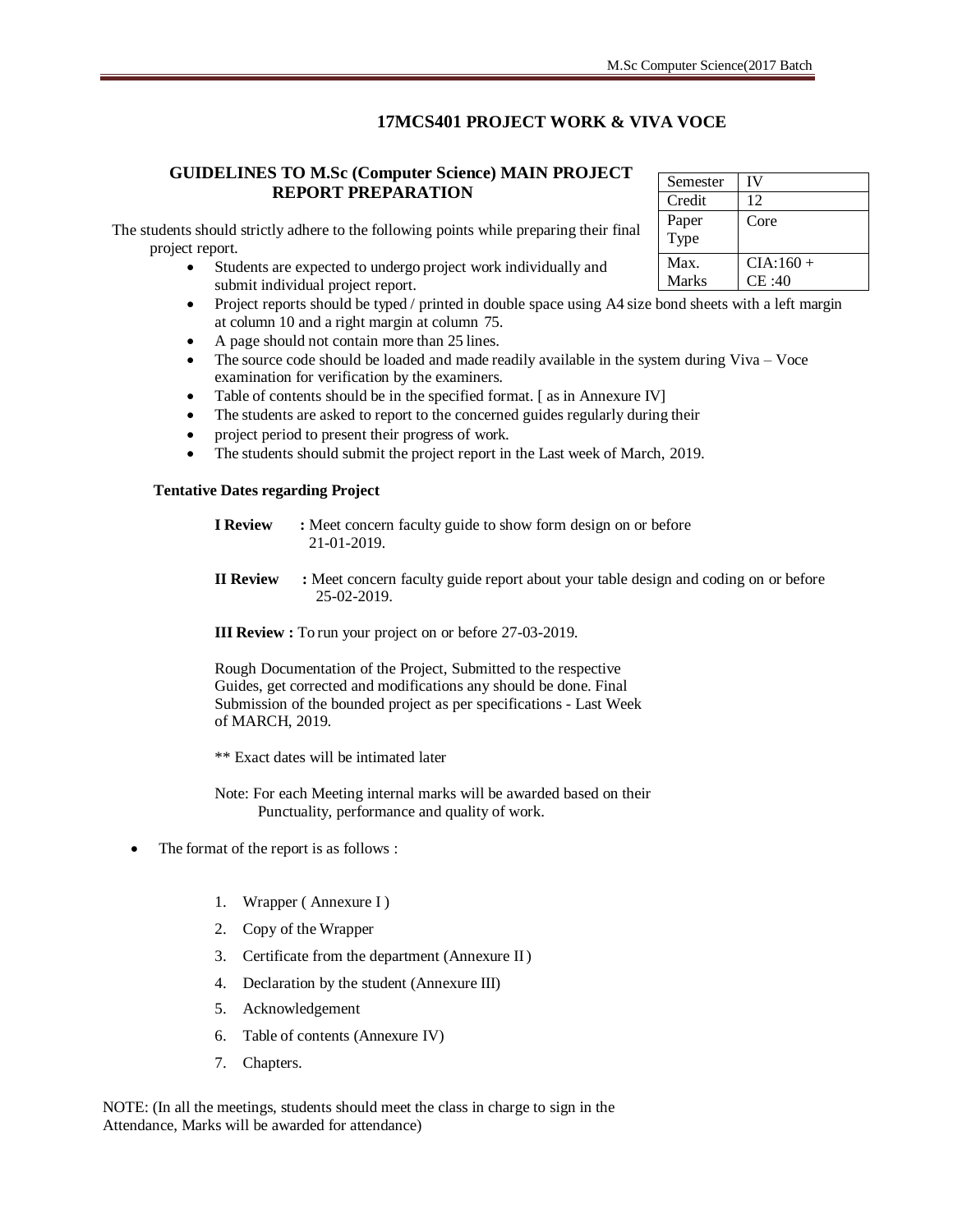{ANNEXURE I}

< PROJECT TITLE >

PROJECT WORK DONE BY

#### NAME : < STUDENT NAME>

REG.NO : < REGISTER NUMBER >

Under the guidance of

<Name of the guide> <Designation>

#### <COLLEGE EMBLEM>

#### DEPARTMENT OF COMPUTER SCIENCE SRI RAMAKRISHNA COLLEGE OF ARTS AND SCIENCE (FORMERLY S.N.R SONS COLLEGE-AUTONOMOUS) (REACCREDITED WITH "A" BY NAAC ) ( AFFILIATED TO BHARATHIAR UNIVERSITY) COIMBATORE – 641 006.

#### APRIL 2019.

{NOTE: This is just a sample copy. You should take care of alignment, font, font size and spacing. }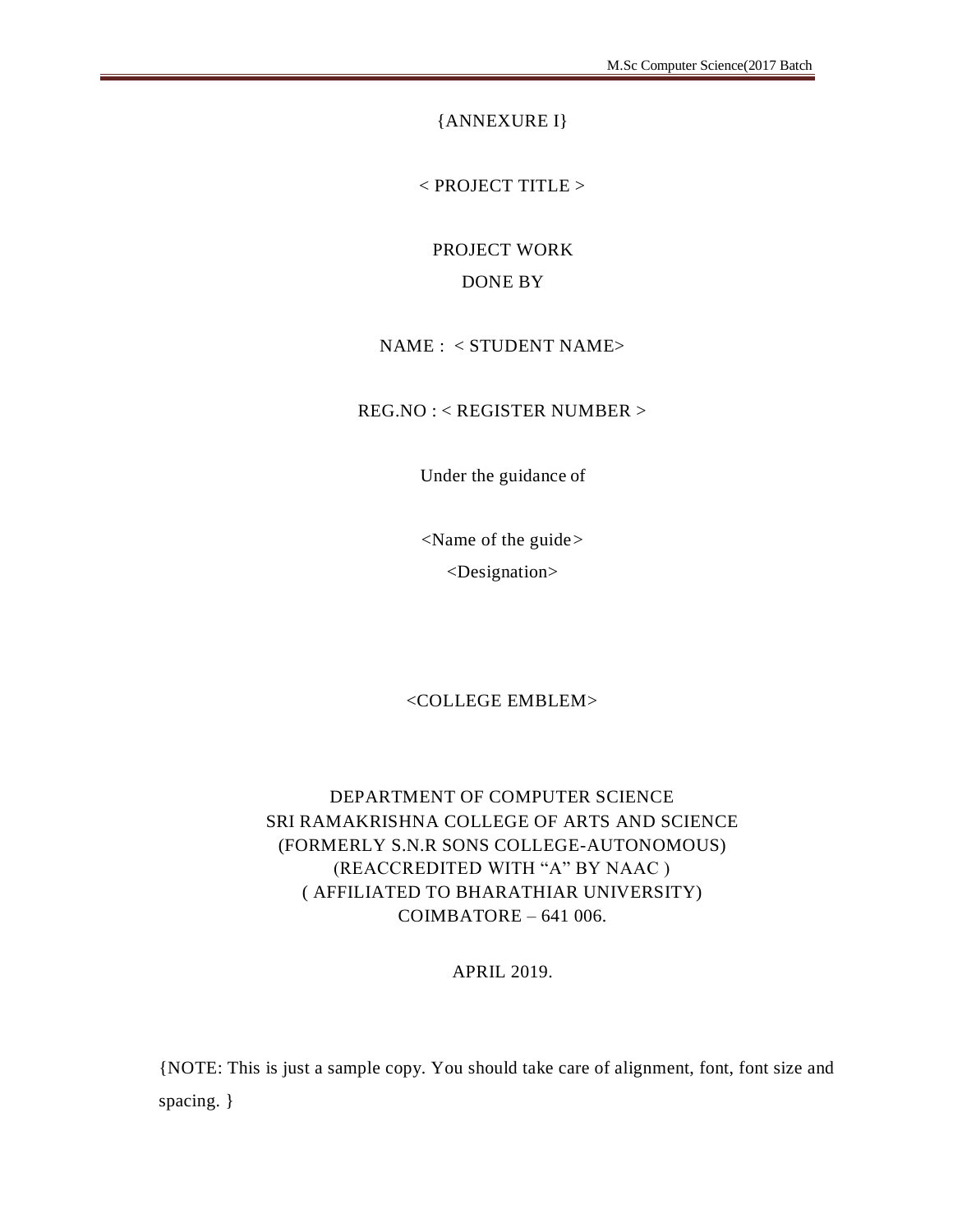# {ANNEXURE II}

#### (Specimen Copy of Certificate)

#### **CERTIFICATE**

This is to certify that the project work entitled <Name of the project > done at <Company Name>

is a bonafide record of work done by <Student name >  $\langle$ Register No.  $>$ 

in partial fulfillment for the award of the degree of MASTER OF COMPUTER SCIENCE of Bharathiar University during DECEMBER 2018to APRIL 2019

| Head of the Department,         | <b>Faculty Guide</b>                                                                     |
|---------------------------------|------------------------------------------------------------------------------------------|
| $\langle$ Name of HOD $\rangle$ | $\le$ Name of Guide $>$                                                                  |
| Prof. & Head,                   | $\le$ Designation $>$                                                                    |
| Dept. of Computer Science       | Department of Computer Science                                                           |
|                                 | Sri Ramakrishna College of Arts and Science, Sri Ramakrishna College of Arts and Science |

Submitted for the viva – voce examination held on  $\frac{$ 

**EXTERNAL EXAMINER INTERNAL EXAMINER**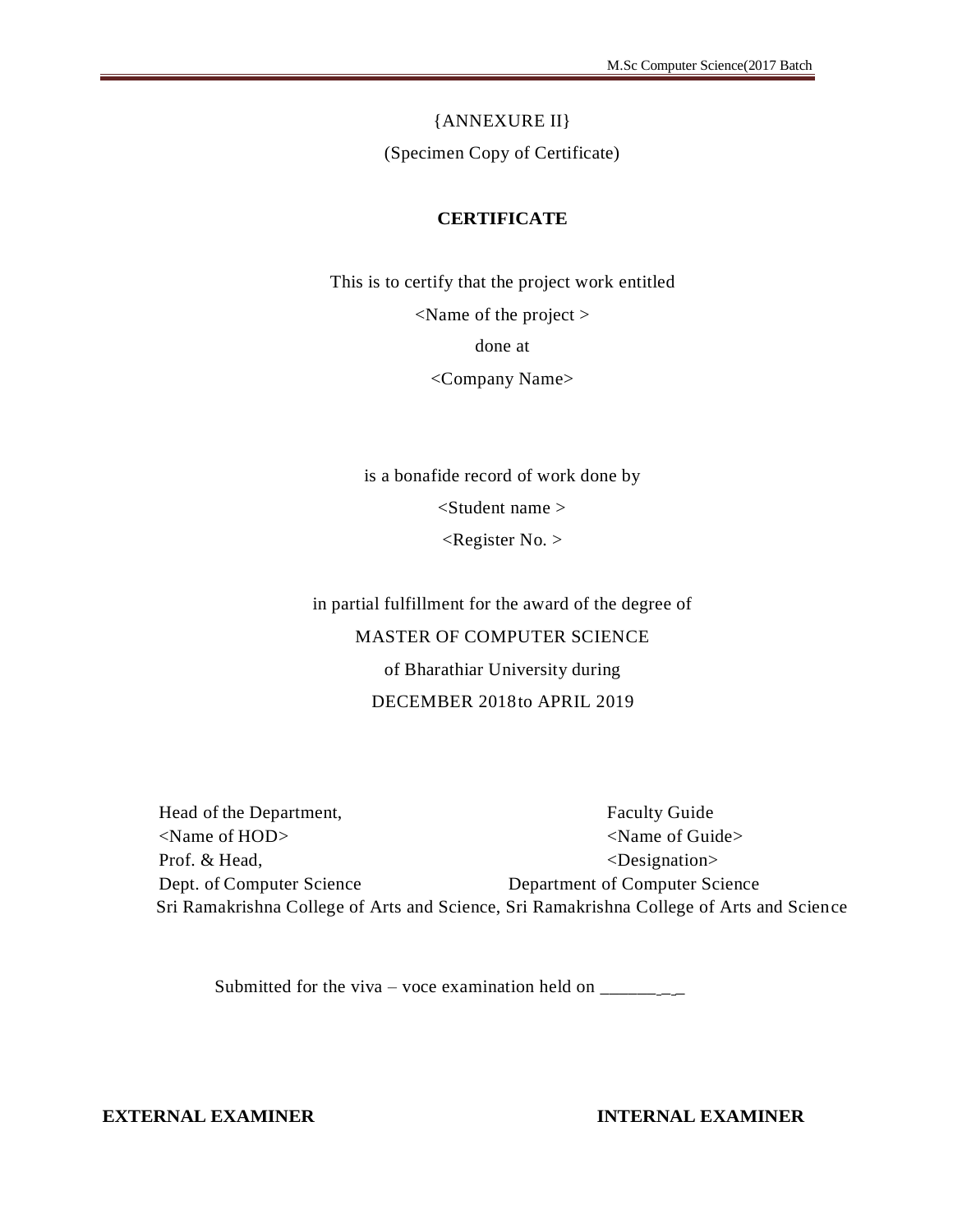#### {ANNEXURE III}

#### **DECLARATION**

I hereby declare that this project work entitled \_\_\_\_\_\_ \_ for submitted to Sri Ramakrishna College of Arts and Science (Formerly S.N.R. Sons College), An Autonomous Institution, Affiliated to Bharathiar University, Coimbatore, is a record of original work done by me under the guidance of <guide name> and that this project work has not formed the basis for the award of any degree / diploma / associate ship / fellowship or similar to any candidate in any university.

Place :

Date : Signature of the Student

Countersigned by

<Guide Name >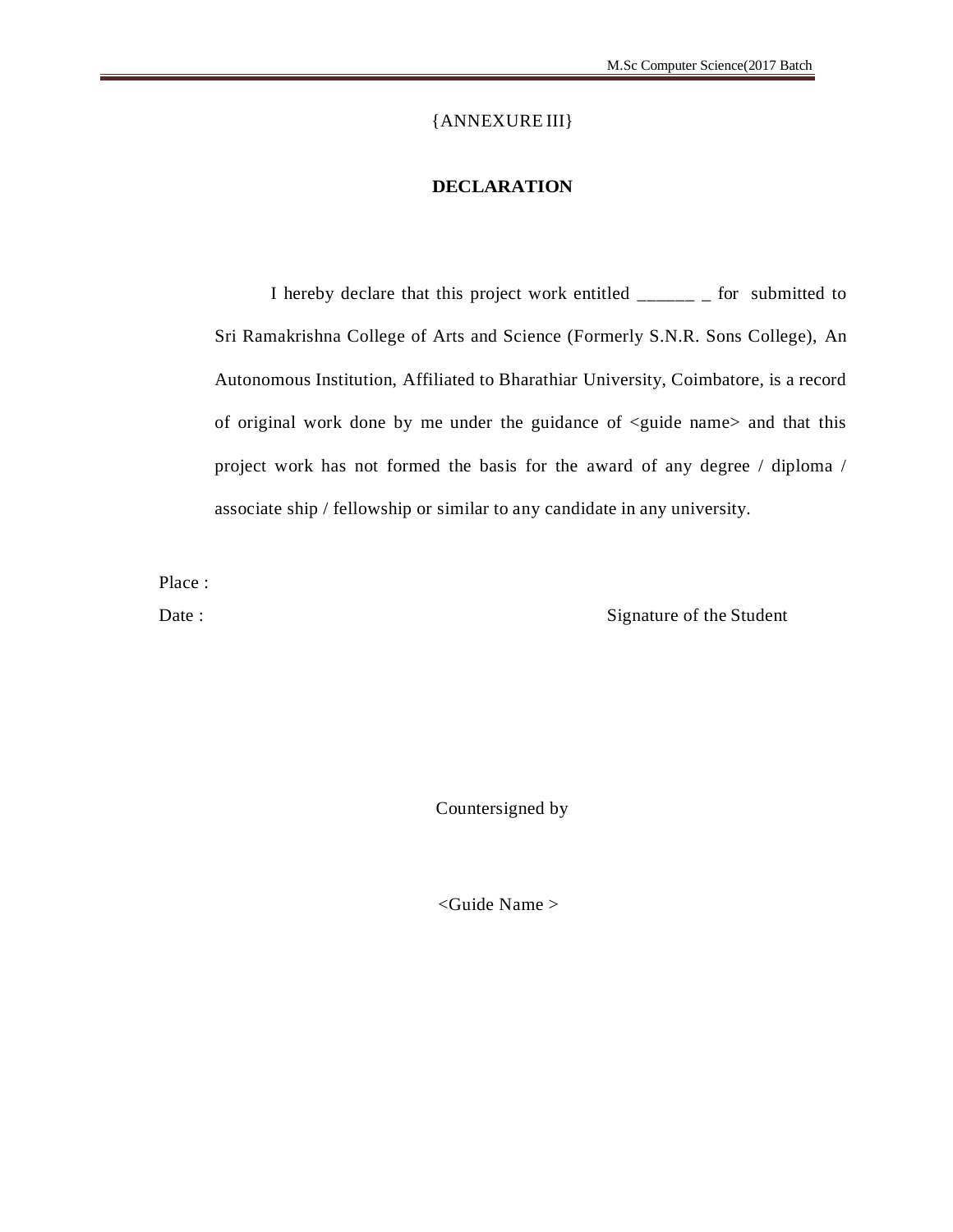#### ${ANNEXURE - IV}$

#### **TABLE OF CONTENTS**

(Specimen Copy of contents page) Page No

#### ACKNOWLEDGEMENT

#### ABSTRACT

| Chapter | I                | Introduction              |  |  |  |  |
|---------|------------------|---------------------------|--|--|--|--|
|         | 1.1              | An Overview               |  |  |  |  |
|         | 1.2              | Objectives of the project |  |  |  |  |
|         | 1.3              | Organization project      |  |  |  |  |
|         | 1.4              | Scope of the system       |  |  |  |  |
| Chapter | $_{\rm II}$      | <b>System Analysis</b>    |  |  |  |  |
|         | 2.1              | <b>Existing System</b>    |  |  |  |  |
|         | 2.2              | Proposed System           |  |  |  |  |
|         | 2.3              | Hardware Specification    |  |  |  |  |
|         | 2.4              | Software Specification    |  |  |  |  |
| Chapter | Ш                | Design and Development    |  |  |  |  |
|         | 3.1              | Design process            |  |  |  |  |
|         | Data Base Design |                           |  |  |  |  |

#### Input Design

#### Output Design

Chapter IV Testing and Implementation

System Testing

Quality Assurance

System Implementation

System Maintenance

Chapter V Conclusion

Scope of the Future Development

Bibliography (Should be in Specific format(Author name(alphabetic order), Title of the

book, Publication, Edition & Year)).

Annexure

Source Code

Screens

Tables

Reports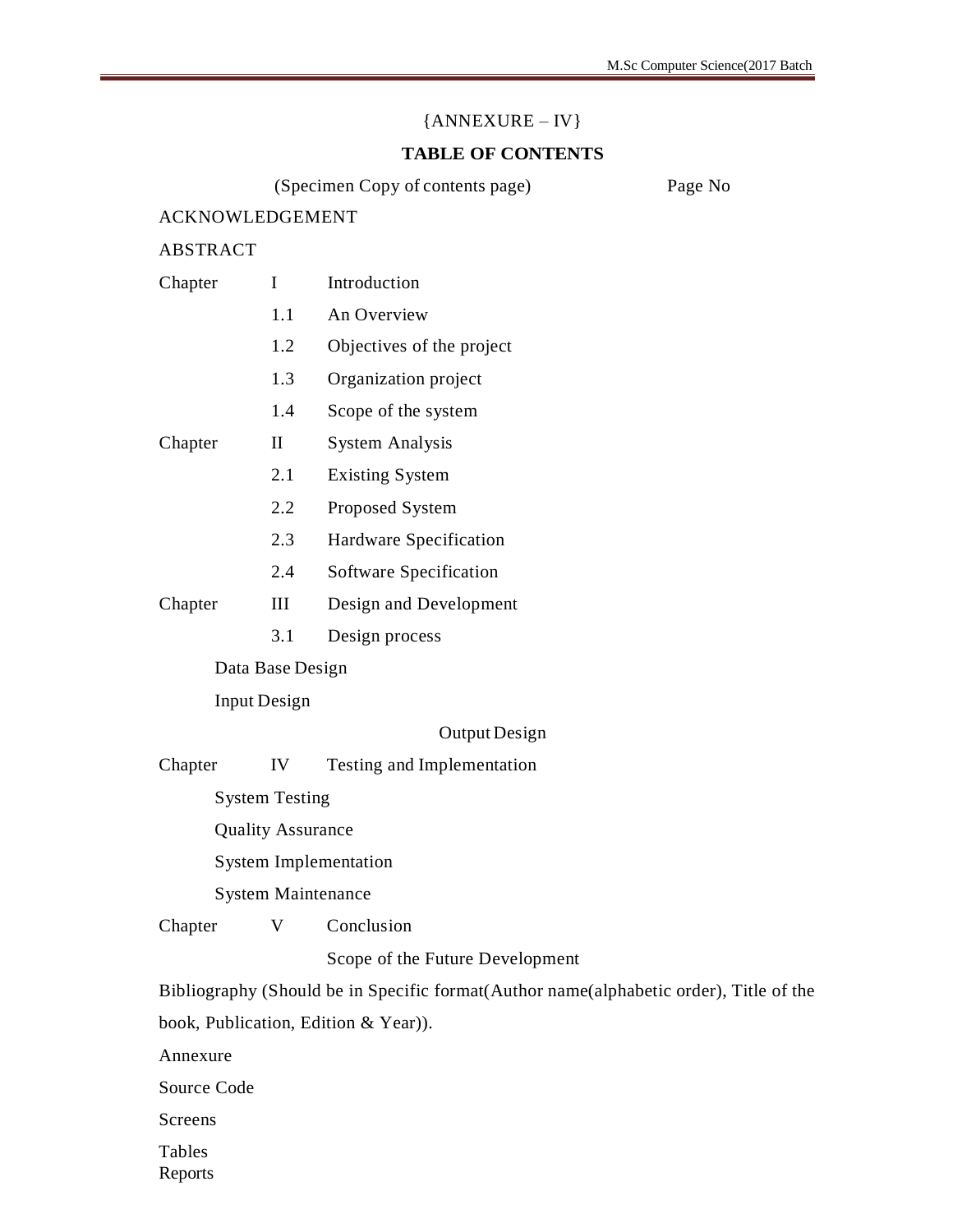## **Sri Ramakrishna College of Arts and Science (Autonomous)**



**(Formerly S.N.R. Sons College) (Affiliated to Bharathiar University) (Re-Accredited with 'A' Grade by NAAC) (An ISO 9001:2008 Certified Institution) Nava India, Coimbatore-641 006, Tamil Nadu, India.**



**"Scheme of Examination along with Distribution of Marks and Credits"**

#### **CBCS & OBE PATTERN**

#### **SCHOOL OF COMPUTING**

#### **POST GRADUATE PROGRAMMES**

#### **M.Sc Computer Science Degree Course**

(For the students admitted during the academic year 2017–2018 and onwards)

| Study Components and                                                                   | <b>CIA</b>         | Comprehensive<br>Exam |                       | Compre-<br>hensive | Total | Credit         |
|----------------------------------------------------------------------------------------|--------------------|-----------------------|-----------------------|--------------------|-------|----------------|
| Course Title                                                                           |                    | Online                | Descriptive<br>Theory | Exam<br>Total      |       |                |
|                                                                                        |                    | <b>I SEMESTER</b>     |                       |                    |       |                |
| Core-I:17MCS101<br>.NET Programming                                                    | 30                 | 20                    | 50                    | 70                 | 100   | $\overline{4}$ |
| Core-II : 17MCS102<br>Object Oriented<br>Analysis and Design                           | 30                 | 20                    | 50                    | 70                 | 100   | $\overline{4}$ |
| Core-III : 17MCS103<br>J2EE                                                            | 30                 | 20                    | 50                    | 70                 | 100   | $\overline{4}$ |
| Core-IV:17MCS104<br><b>Information Security</b>                                        | 30                 | 20                    | 50                    | 70                 | 100   | $\overline{4}$ |
| $Practical - I$ :<br><b>17MCS105 NET</b><br>Programming LAB<br><b>Practical – II</b> : | 30                 |                       |                       | 70                 | 100   | $\overline{4}$ |
| 17MCS106 - J2EE<br>LAB                                                                 | 30                 |                       |                       | 70                 | 100   | $\overline{4}$ |
|                                                                                        | <b>II SEMESTER</b> |                       |                       |                    |       |                |
| <b>Core-V:</b> 17MCS201-<br>PHP with AJAX                                              | 30                 | 20                    | 50                    | 70                 | 100   | $\overline{4}$ |
| Core-VI: 17MCS202 -<br><b>ANDROID Application</b><br>Development                       | 30                 | 20                    | 50                    | 70                 | 100   | 4              |
| Core-VII: 17MCS203-<br>Network Management                                              | 30                 | 20                    | 50                    | 70                 | 100   | $\overline{4}$ |
| Elective-I                                                                             | 30                 | 20                    | 50                    | 70                 | 100   | 4              |
| Practical -III:                                                                        | 30                 |                       |                       | 70                 | 100   | 4              |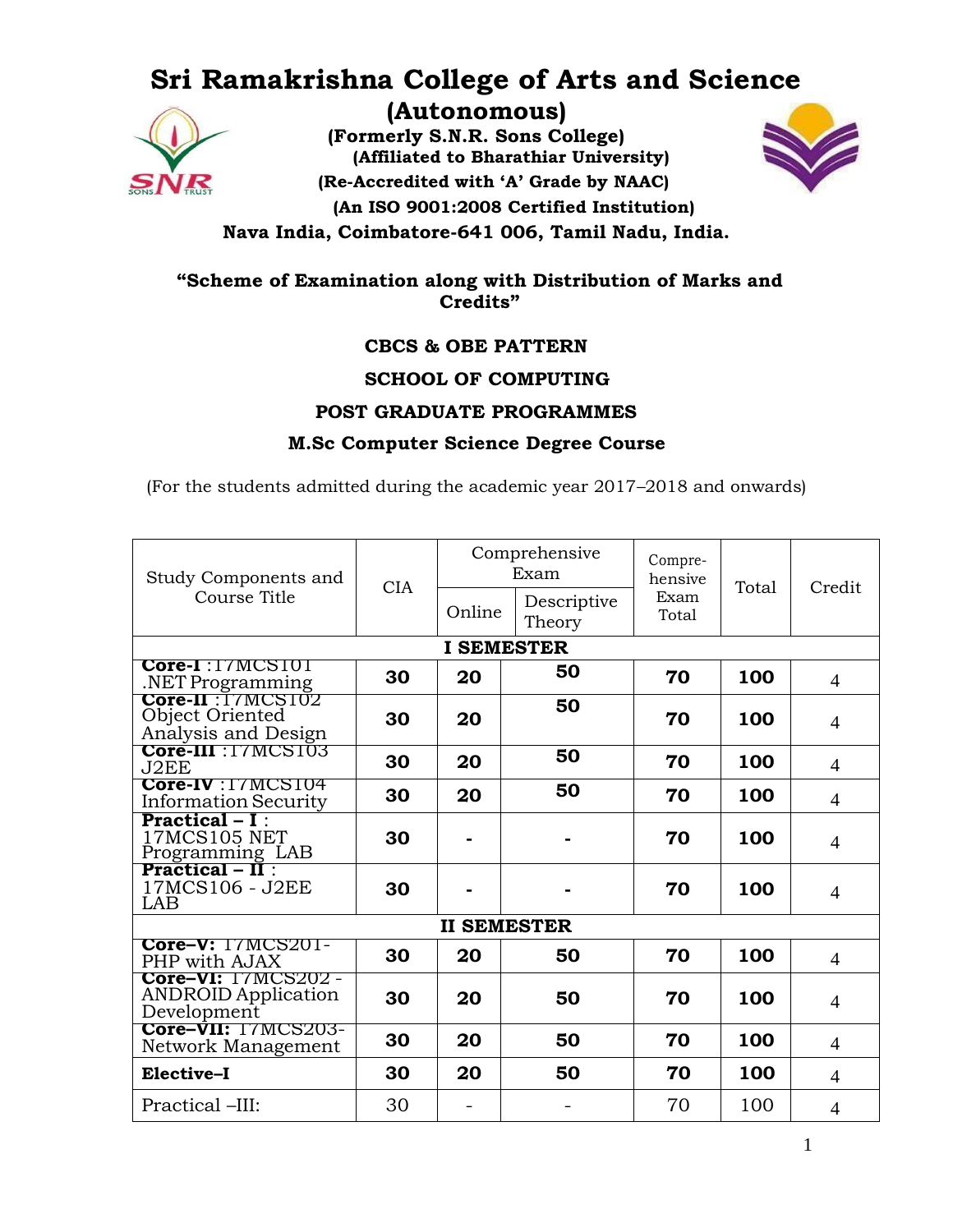| 17MCS204 PHP                             |     |    |                     |     |       |                |
|------------------------------------------|-----|----|---------------------|-----|-------|----------------|
| Programming Lab                          |     |    |                     |     |       |                |
| <b>Practical-IV:</b>                     |     |    |                     |     |       |                |
| 17MCS205 Mobile                          | 30  |    |                     | 70  | 100   |                |
| Application                              |     |    |                     |     |       | $\overline{4}$ |
| Development Lab                          |     |    |                     |     |       |                |
| 17MCS206-Mini                            | 80  |    |                     | 20  | 100   | 3              |
| Project                                  |     |    |                     |     |       |                |
|                                          |     |    | <b>III SEMESTER</b> |     |       |                |
| Core-VIII:                               |     |    |                     |     |       |                |
| 17MCS301-Data<br>Science and Analytics   | 30  | 20 | 50                  | 70  | 100   | $\overline{4}$ |
| <b>Core-IX:</b> 17MCS302-                |     |    |                     |     |       |                |
| Python Programming<br>Core-X: 17MCS303-  | 30  | 20 | 50                  | 70  | 100   | $\overline{4}$ |
|                                          | 30  | 20 | 50                  | 70  | 100   | $\overline{4}$ |
| Cloud Computing                          |     |    |                     |     |       |                |
| Elective -II                             | 30  | 20 | 50                  | 70  | 100   | $\overline{4}$ |
| <b>Practical – V</b> :                   |     |    |                     |     |       |                |
| 17MCS304-Data                            |     |    |                     |     |       |                |
| Science And Analytics                    | 30  |    |                     | 70  | 100   | $\overline{4}$ |
| Lab                                      |     |    |                     |     |       |                |
| <b>Practical - VI</b> :                  |     |    |                     |     |       |                |
| 17MCS305-Python                          | 30  |    |                     | 70  | 100   | $\overline{4}$ |
| Programming Lab                          |     |    |                     |     |       |                |
| 17MCS306-Mini                            | 80  |    |                     |     | 100   | 3              |
| Project                                  |     |    |                     | 20  |       |                |
| IDC – Self study                         |     |    |                     |     |       |                |
| paper: 17MCSOEI01-<br>Internet of Things |     |    |                     | 100 | 100\$ | 3\$            |
| (IOT)                                    |     |    |                     |     |       |                |
| <b>IV SEMESTER</b>                       |     |    |                     |     |       |                |
|                                          |     |    |                     |     |       |                |
| 17MCS401-Project<br>Work & Viva voce     | 160 |    |                     | 40  | 200   | 12             |
|                                          |     |    |                     |     |       |                |

| List of Elective papers (Can choose any one of the paper as electives) |               |                                         |  |  |  |  |  |
|------------------------------------------------------------------------|---------------|-----------------------------------------|--|--|--|--|--|
|                                                                        | A             | $\sqrt{17MCSE01}$ Data mining           |  |  |  |  |  |
| $Elective - I$                                                         | Β             | 17MCSE02 Entrepreneurship Development   |  |  |  |  |  |
|                                                                        | $\mathcal{C}$ | 17MCSE03 Grid Computing                 |  |  |  |  |  |
|                                                                        | A             | 17MCSE04 Information Storage Management |  |  |  |  |  |
| $Elective - II$                                                        | B             | 17MCSE05 Software Testing               |  |  |  |  |  |
|                                                                        |               | 17MCSE06 Service Oriented Architecture  |  |  |  |  |  |